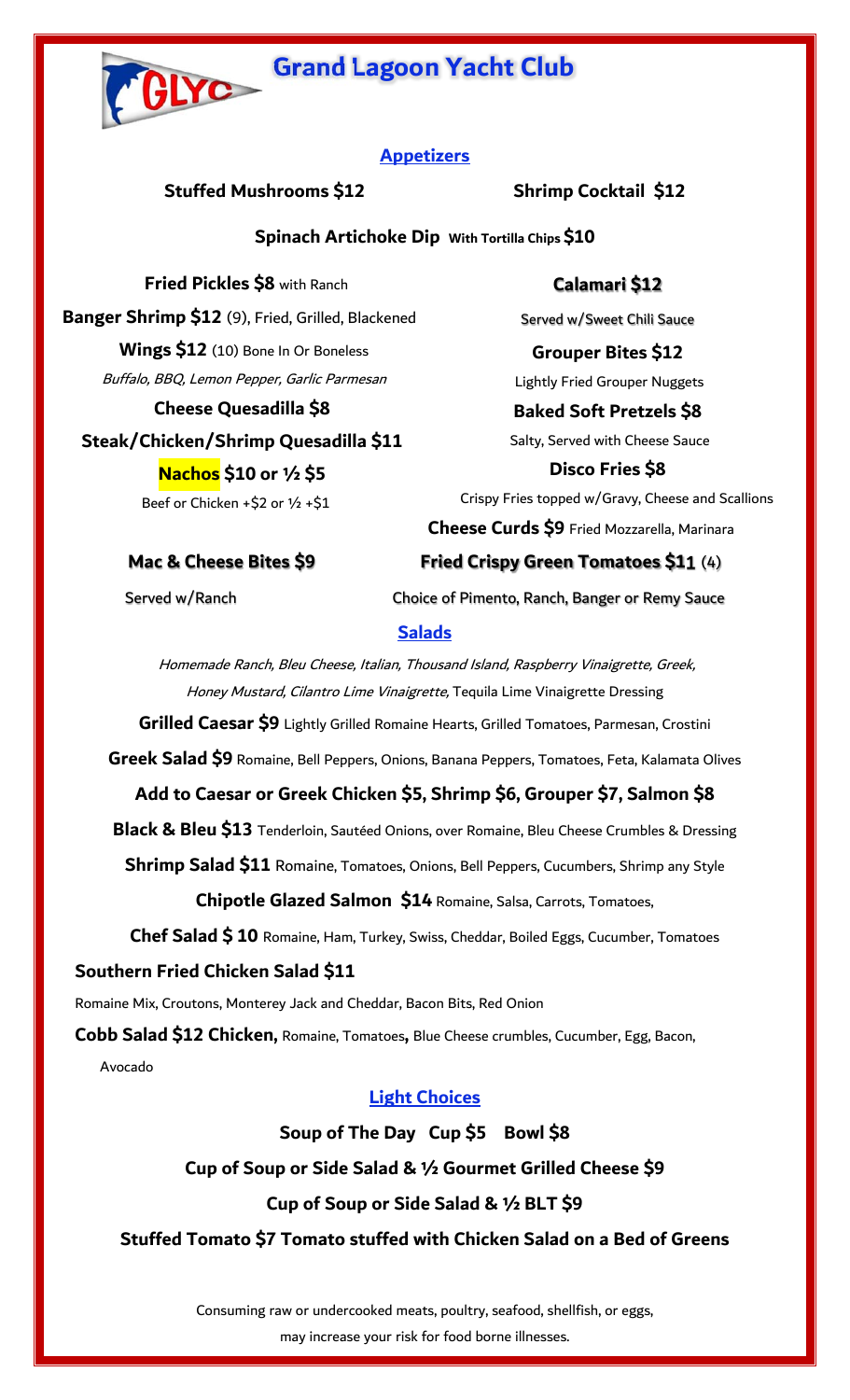

**Sandwiches and Wraps Served with One Side** Lettuce, Tomato, Onion Available on most Sandwiches **Mile High Roast Beef \$12** Provolone, Au Jus on Gambino **The Ultimate Cuban \$11** Ham, Pork, Swiss, Mustard, Pickles on Cuban Roll **Gourmet Grilled Cheese \$9** American, Provolone, Cheddar, Swiss, Bacon, Tomato, Sourdough **Grilled Ham or Turkey & Cheese \$11** American, Provolone, Swiss, Cheddar, Sourdough **Classic BLT \$10**, Bacon, Lettuce, Tomato, Grilled Sourdough **Supreme BLT \$11**, Bacon, Lettuce, & Fried Green Tomatoes, Grilled Sourdough **Classic Reuben \$10**, Swiss, Thousand Island, Corned Beef and Sauerkraut, Grilled Rye **Grouper Sandwich \$14**, **Reuben Style** or Fried, Grilled, or Blackened, Grilled Brioche Bun **Fried Chicken Sandwich \$10** Crispy Buttermilk Chicken Breast on a Brioche Bun **Try Buffalo Grilled Chicken Club Sandwich \$10** Grilled Chicken, Swiss, Bacon on a Grilled Brioche Bun **Philly Cheese Steak or Chicken \$11** Onions, Bell Peppers, Philly Steak, Swiss, French Bread **Buffalo Chicken Wrap \$10** Fried Chicken Tenders, Lettuce, Tomatoes, Mild Buffalo Sauce **The Club \$12** Ham, Turkey, Cheese, Bacon, Lettuce, Tomato, Grilled Sourdough, **Crab Cakes \$10** (2) Lettuce, Tomatoes, & Remy Sauce, Grilled Brioche Bun, **Classic Chicken Salad \$9**,Grilled Chicken Diced, Peppers, Onions, Relish & Egg, Grilled Wheat Patty Melt \$12 Two 4oz Angus Burgers with Sauteed Onions, Swiss, Toasted Jalapeno Cornbread

#### **Burgers**

Served with Lettuce, Tomato, Onion American, Swiss, Cheddar, Provolone, Pepper Jack, Blue Cheese Grilled Brioche Bun

**Lagoon Burger \$11** ½ lb. Certified Angus Beef Burger

**Brunch Burger \$12** ½ lb., Cheese, Egg, Bacon

**Swiss & Mushroom Burger \$12** Sautéed Mushrooms, Swiss Topped with Brown Gravy

**Black & Bleu Burger \$12** Blackened Burger, Melted Bleu Cheese

**Extras: Jalapenos or Bacon \$1 Each** 

Consuming raw or undercooked meats, poultry, seafood, shellfish, or eggs, may increase your risk for food borne illnesses.